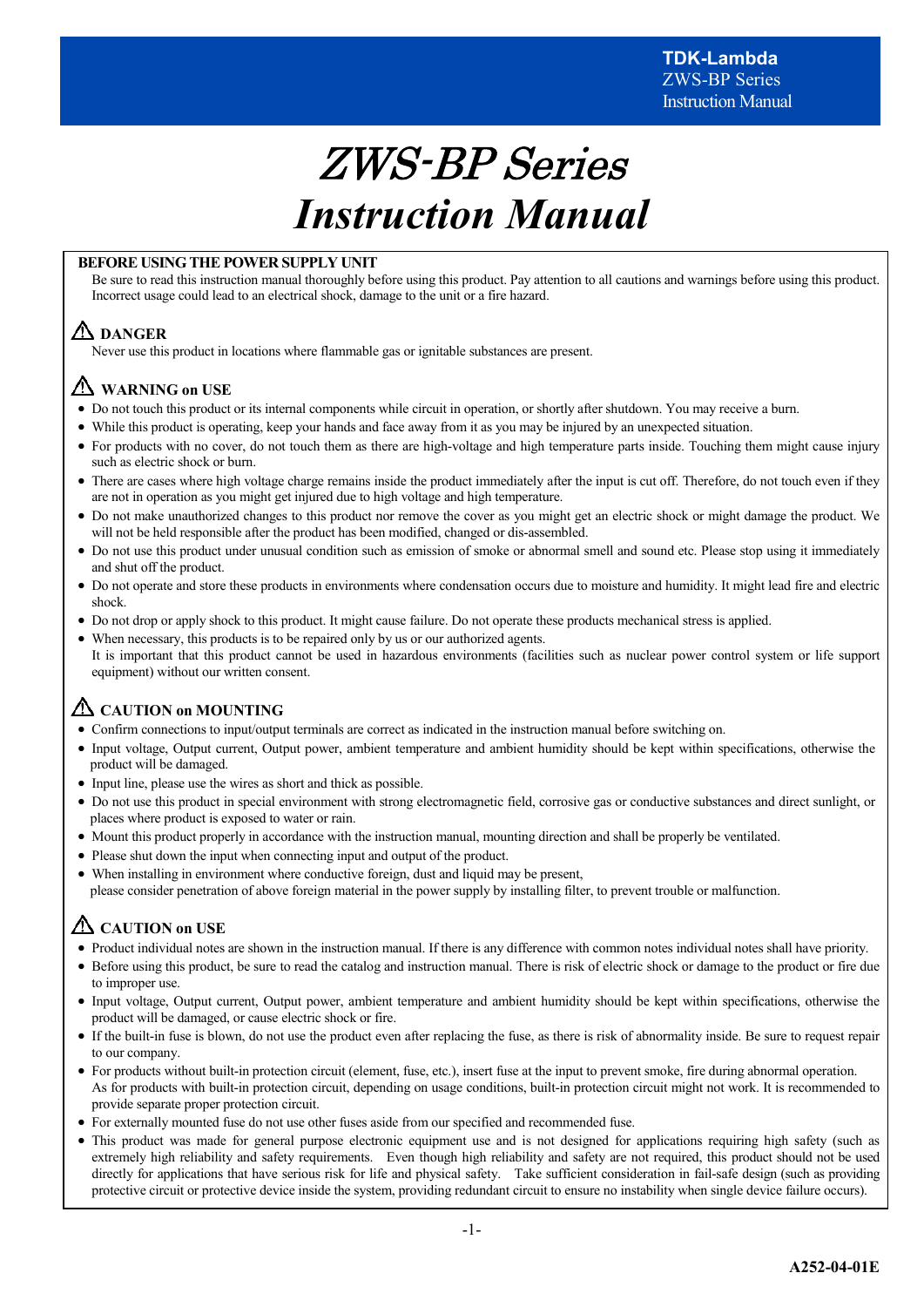- · When used in environments with strong electromagnetic field, there is possibility of product damage due to malfunction.
- · When used in environment with corrosive gas (hydrogen sulfide, sulfur dioxide, etc.), there is possibility that they might penetrate the product and lead to failure.
- · When used in environments where there is conductive foreign matter or dust, there is possibility of product failure or malfunction.
- · Provide countermeasure for prevention of lightning surge voltage as there is risk of damage due to abnormal voltage.
- · Connect together the frame ground terminal of the product and the ground terminal of the equipment for safety and noise reduction. If these ground is not connected together, there is risk of electric shock.
- · Parts with lifetime specifications (built-in electrolytic capacitor) are required to be replaced periodically. Set the overhaul period depending on the environment of usage and perform maintenance. Also, note that there are cases when EOL products cannot be overhauled.
- · Take care not to apply external abnormal voltage to the output. Especially, applying reverse voltage or overvoltage more than the rated voltage to the output might cause failure, electric shock or fire.
- · This product is designed under condition Material group Ⅲb, Pollution Degree (PD): PD2, Over Voltage category (OVC): OVCⅡ and Class of equipment: Class Ⅰ.This product is designed to be accessible only to service technicians as part of indoor use device.
- · This product contains a printed circuit board utilizing surface mounted devices. PCB stress such as bending, twisting etc. could cause damage. Therefore, please handle with care.
- When handling this product, hold the board edge and take care not to touch the component side. When installing this product in apparatus or equipment, mount it on spacers.
- The outputs of this product may, under fault conditions, exceed SELV voltage limits. Therefore the outputs must be protected in the end equipment to maintain SELV.
- · This product has used Power Thermistor to protect the circuit from Inrush Current. Frequent repetition of input might cause damage to internal components because of generating surge current.
- The output power of this product is considered to be a hazardous energy level (The voltage is 2V or more and the power is 240VA or more). It must not be made accessible to users. Protection must be provided for Service Engineers against indirect contact with the output terminals and/or to prevent tools being dropped across them. While working on this product, the AC input power must be switched off and the input and output voltage should be zero.

### **Note**

- · Take note that traces of sheet metal processing be left in our power supplies.
- · When disposing product, follow disposal laws of each municipality.
- · Published EMI (CE, RE) or immunity is the result when measured in our standard measurement conditions and might not satisfy specification when mounted and wired inside end-user equipment. Use the product after sufficiently evaluating at actual end-user equipment.
- · When exporting our products, apply for necessary permissions as required by rules and regulations of Foreign Exchange and Foreign Trade Control Act.
- · Catalogue, contents of the instruction manual may be changed without a prior notice. Refer to latest catalogue or instruction manual.
- · Reproduction or reprinting the instruction manual or its portion is forbidden without our permission.

### **LONG-TERM STORAGE METHOD AND LONG-TERM STORAGE PERIOD**

- Please keep the product in carton box.
- · Please do not apply excessive vibration, shock or mechanical stress applied directly to the product.
- Please keep away from direct sunlight.
- · For long-term storage temperature and humidity, the following conditions shall be used as a guideline :

Temperature range : 5℃~30℃

Humidity range : 40%~60%RH

Please keep away from the places where temperature and humidity can change drastically.

It can cause condensation on the product or deterioration.

· For long-term storage period, we recommend to use within 2 years after receiving the product.

There is tendency that the leakage current of an aluminum electrolytic capacitor may increase when stored without using for a long time. This phenomenon can be improved by applying voltage to the aluminum electrolytic capacitor to reduce the increased leakage current through the self-recovery effect of the electrolyte.

For reference, before using products that have been stored for a very long time, please warm-up first for 30 minutes or more without taking load. < Criterion of warm up voltage condition >

(1)Implementation period : 1 year or above after the delivery

- (2)Electrical continuity condition
	- Input voltage : Rating
	- Load : 0A
	- Ambient temperature : Normal temperature
	- Time : 30 minutes or more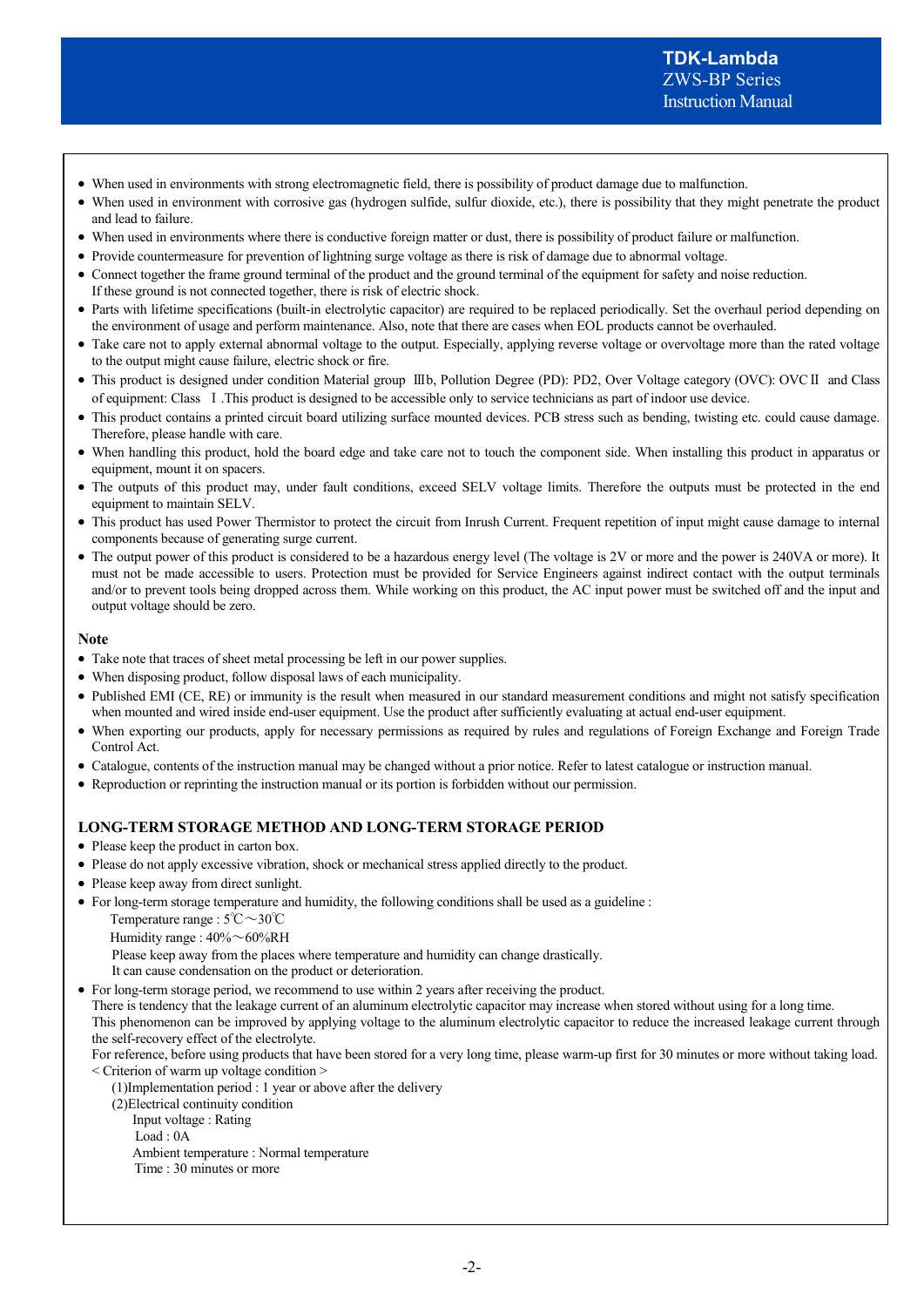# **1**.**Model name identification method**



# **2**.**Terminal Explanation**



### **ZWS240BP**



⑨ ON/OFF Control Terminal (Option model "/R")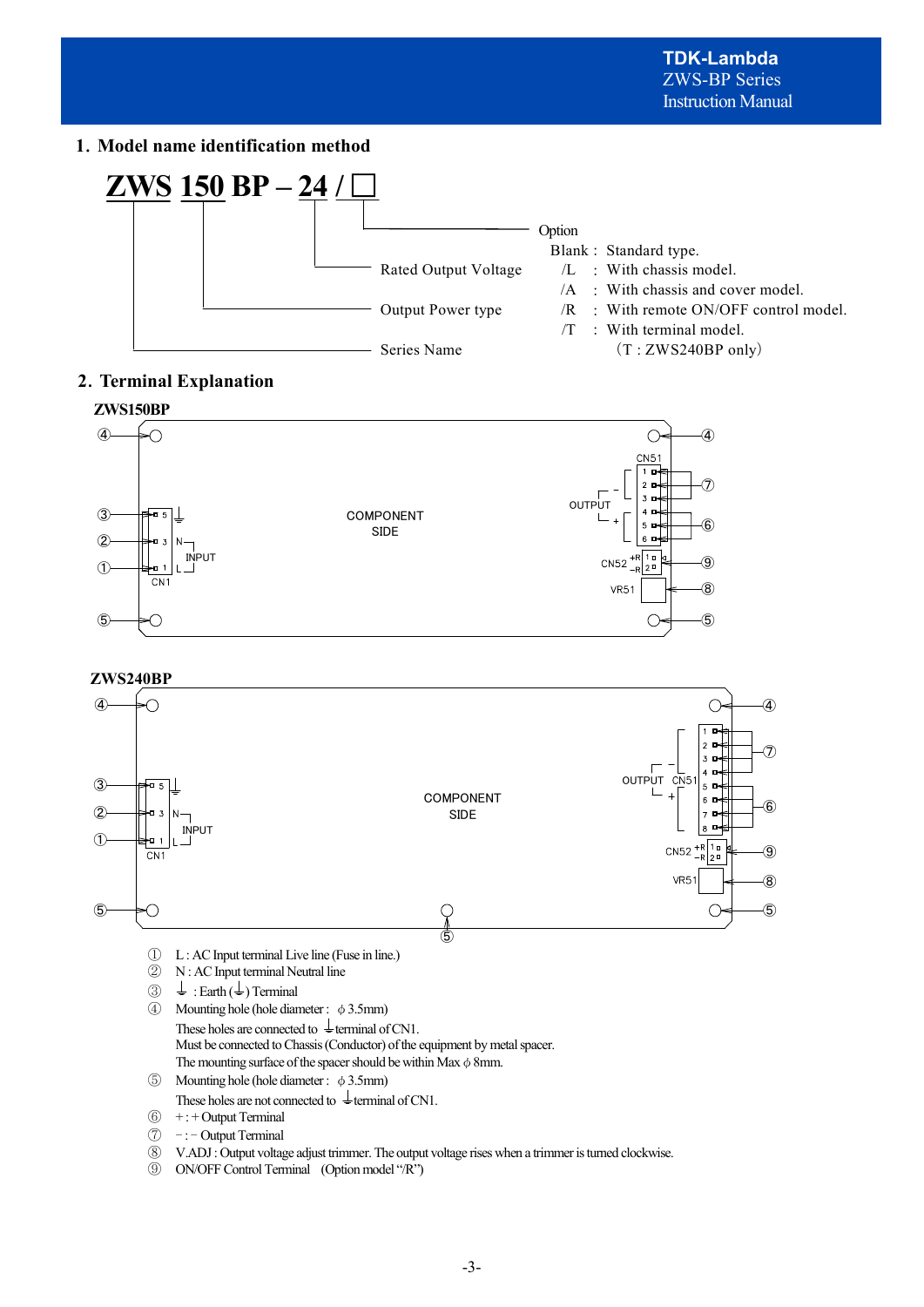# **3**.**Block Diagram**

**ZWS150BP ZWS240BP** 



● Circuit topology, switching frequency Switching Circuit Cascade forward topology 120kHz PFHC Circuit

Active filter 65kHz (fixed)

● Fuse rating

 ZWS150BP : 6.3A ZWS240BP : 10A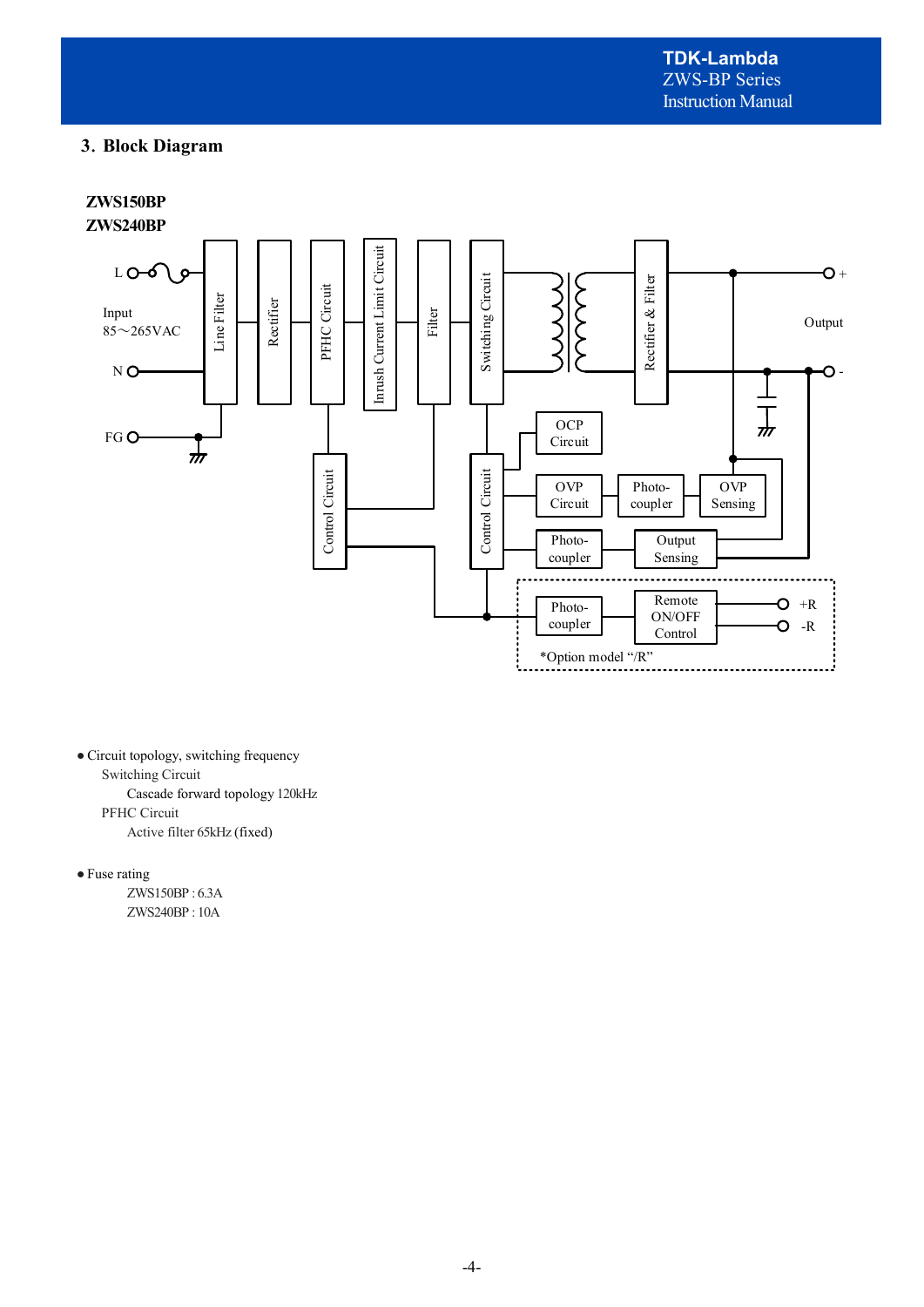# **4. Sequence time chart**

# **ZWS150BP ZWS240BP**



- $(\divideontimes 1)$  +R & -R Level Higher than 4.5V : ON Lower than 0.8V : OFF
- (※2) OVP Point  $24V : 120\% \sim 140\%$ 36V,48V : 115%~135%

(※3) Peak current condition

Operating time at peak output is less than 5 sec, duty is less than 40%. When the Product operate peak Current for more than 5 sec, the delay shut down function operates and the output will shut down.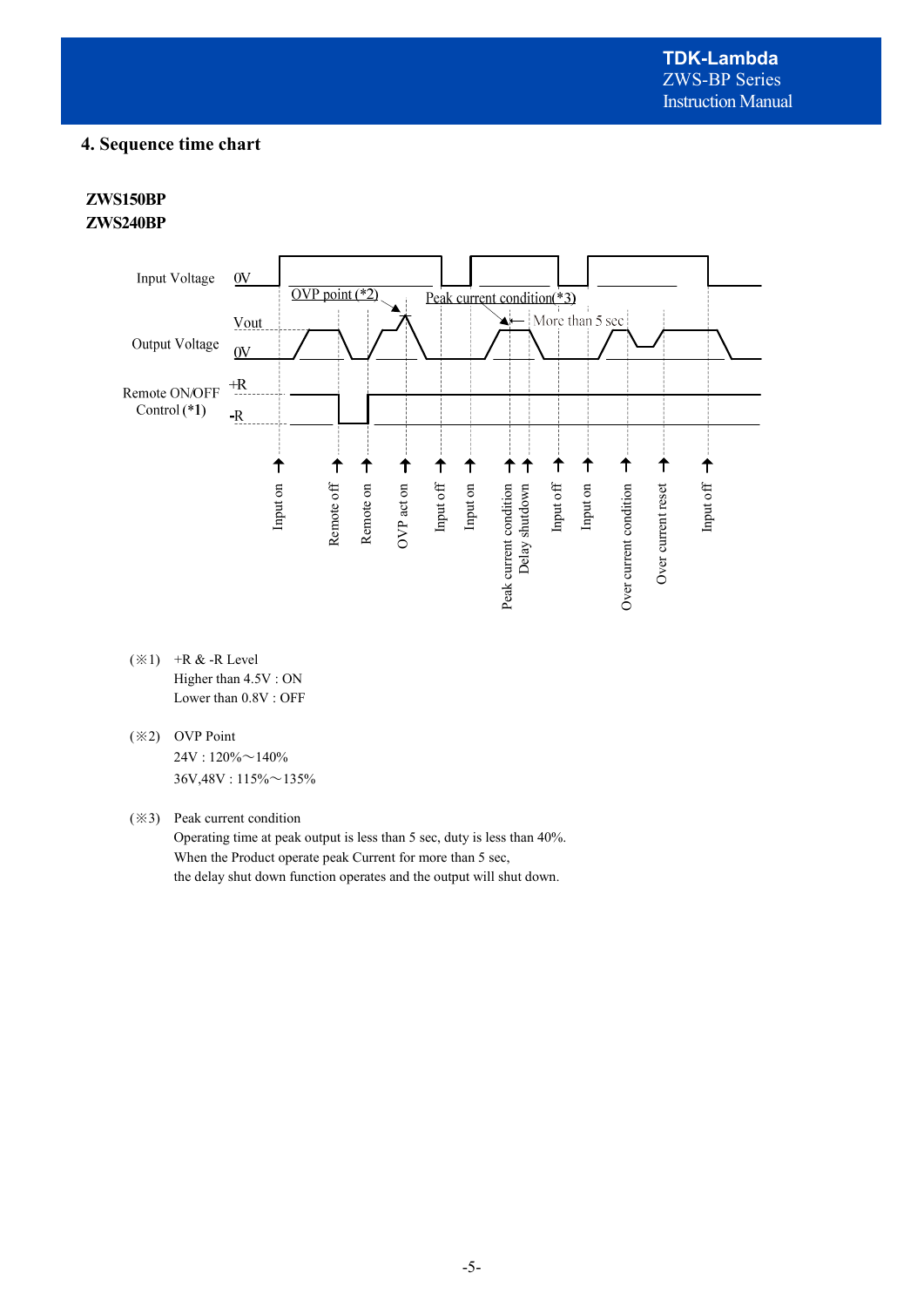# **5. Terminal Connection Method**

Pay attention to the input wiring. If it is connected to wrong terminal, the power supply will be damaged.

- · Input must be off when making connections.
- Connect  $\frac{1}{x}$  terminal of input connector to protective earth terminal.
- · Output current of each terminal pin must be less than 5A.
- · The output load line and input line shall be separated to improve noise sensitivity.
- · Do not apply stress to PCB, when connecting or removing connector.
- · Use input/output connector (housing) specified by the table below.
- · Use recommended crimping tool. Connector is not included with this product. (Refer to the following)

# **ZWS150BP**



### **ZWS240BP**



### **Input/Output Connector**

|              | Model    | Connector       | Housing | Terminal Pin        | Maker      |
|--------------|----------|-----------------|---------|---------------------|------------|
| Input<br>CN1 | Common   | B3P5-VH(LF)(SN) | VHR-5N  | SVH-21T-P1.1        |            |
| Output       | ZWS150BP | B6P-VH(LF)(SN)  | VHR-6N  | <b>BVH-21T-P1.1</b> | <b>JST</b> |
| CN51         | ZWS240BP | B8P-VH(LF)(SN)  | VHR-8N  |                     |            |

Hand Crimping Tool : YC-160R (JST)

### **Remote ON/OFF Control : Option model "/R"**

| Model | Connector | Housing | Terminal Pin  | Maker        |
|-------|-----------|---------|---------------|--------------|
|       |           |         | BXH-001T-P0.6 |              |
| CN52  | B2B-XH-AM | XHP-2   | or            | דריז<br>JS I |
|       |           |         | SXH-001T-P0.6 |              |

Hand Crimping Tool : YC-110R (JST) or YRS-110 (JST)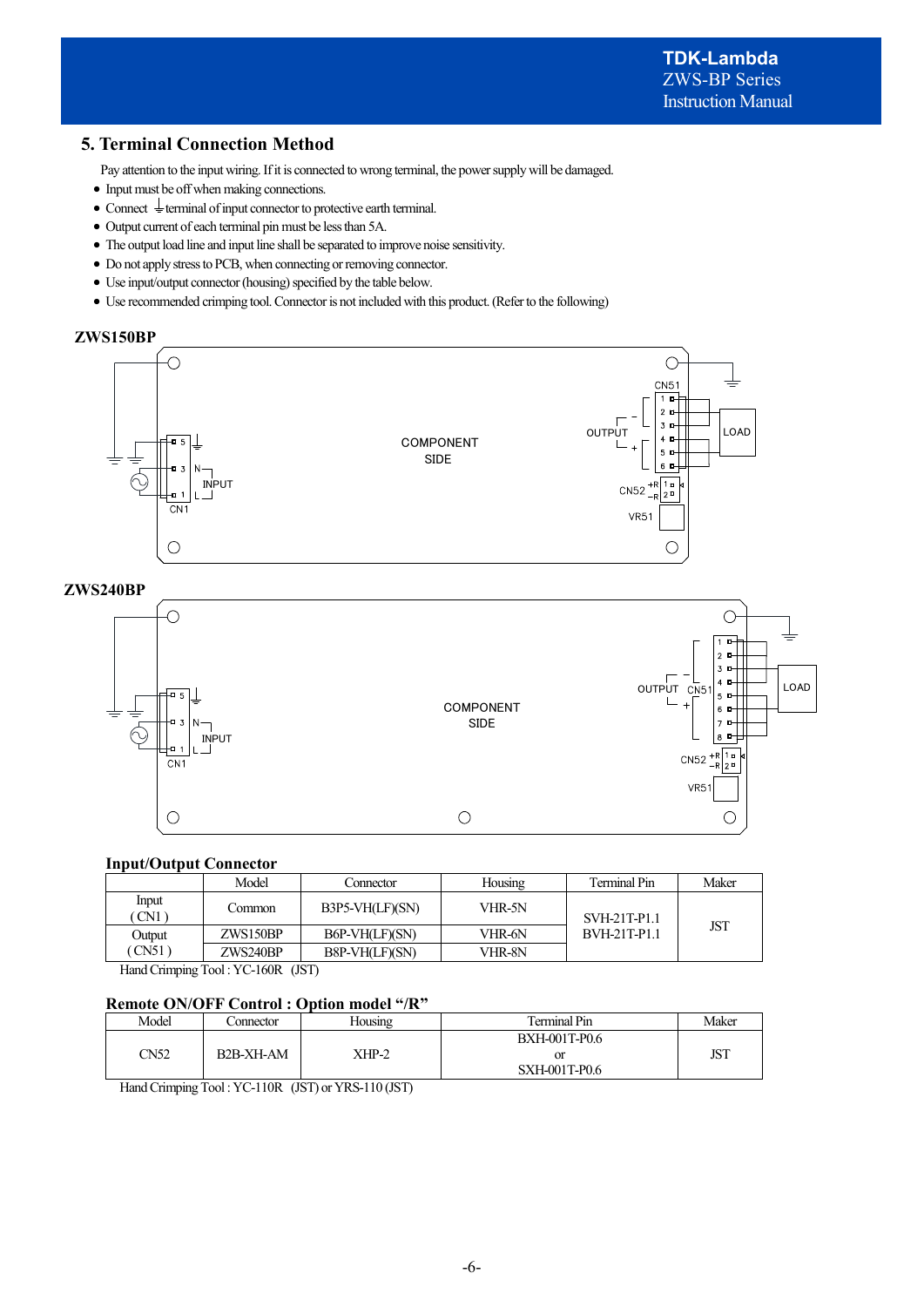# **6**.**Explanation of Function and Precautions**

### **6-1. Input Voltage Range**

Input voltage range is single phase 85-265VAC(47-63Hz) or 120-370VDC. Input voltage, which is out of specification, might lead unit damage. For cases where conformance to various safeties required, described as 100-240VAC (50-60Hz). Output derating is required for AC input voltage less than 90VAC.

### **6-2. Output Voltage Range**

Output voltage is set the rated value at shipment. V.ADJ trimmer (VR51) can adjust the output voltage within the range. Output voltage range is within output voltage variable range. To turn the trimmer clockwise, the output voltage will be increased. Take note when the output voltage is increased excessively, over voltage protection (OVP) function may trigger and voltage will be shut down. Furthermore, when increasing the output voltage reduce the output current so as not to exceed the maximum output power.

### **6-3. Inrush Current**

This series equipped Power thermistor to limit the inrush Current. This series are Power thermistor method so that higher current will flow at higher ambient temperature or re-input condition. Please select input switch and fuse carefully with the high temperature and re-input the power condition. The Inrush Current value is under cold start at  $25^{\circ}$  in the specification.

### **6-4. Delay Shut Down**

This product have a delay shut down function provided to protect power supply and equipment at the time of the consecutive peak current and output short-circuit. When the product operate peak current and output short-circuit for more than 5 seconds, delay shut down function operates and the output will be shut down.

To reset delay shut down, remove the input of power supply for a few minutes, and then re-input.

Delay Shut Down Time value is fixed and not to be adjusted externally.

Use it about the peak electricity in specifications range. The details see at "7-2. Output Peak Power"

### **6-5. Over Current Protection (OCP)**

ZWS150BP, ZWS240BP : Constant current limit with automatic recovery.

OCP function operates when the output current exceeds 201% of average output current of specification. The outputs will be automatically recovered when the overload condition is canceled. Never operate the unit under over current or shorted conditions, which may leads damage or insulation failure. OCP setting is fixed and not to be adjusted externally.

### **6-6. Over Voltage Protection (OVP)**

The OVP function (Inverter shut down method, manual reset type) is provided.

OVP function operates within 24V: 120% - 140%, 36V - 48V: 115% - 135% of nominal output voltage. When OVP triggers, the output will be shut down. To reset OVP, remove the input of power supply for a few minutes, and then re-input. In addition, the setting value of OVP is fixed and not adjustable. Pay attention not to apply higher voltage externally to the output terminal to avoid unit failure. In case of inductive load, put protective diode in series to the output power line.

### **6-7. Output Ripple & Noise**

The standard specification for maximum ripple value is measured according to measurement circuit specified by JEITA-RC9131B. When load lines are longer, ripple will becomes larger. In this case, electrolytic capacitor, film capacitor, etc. might be necessary to use across the load terminal. The output ripple cannot be measure accurately if the probe ground lead of oscilloscope is too long.

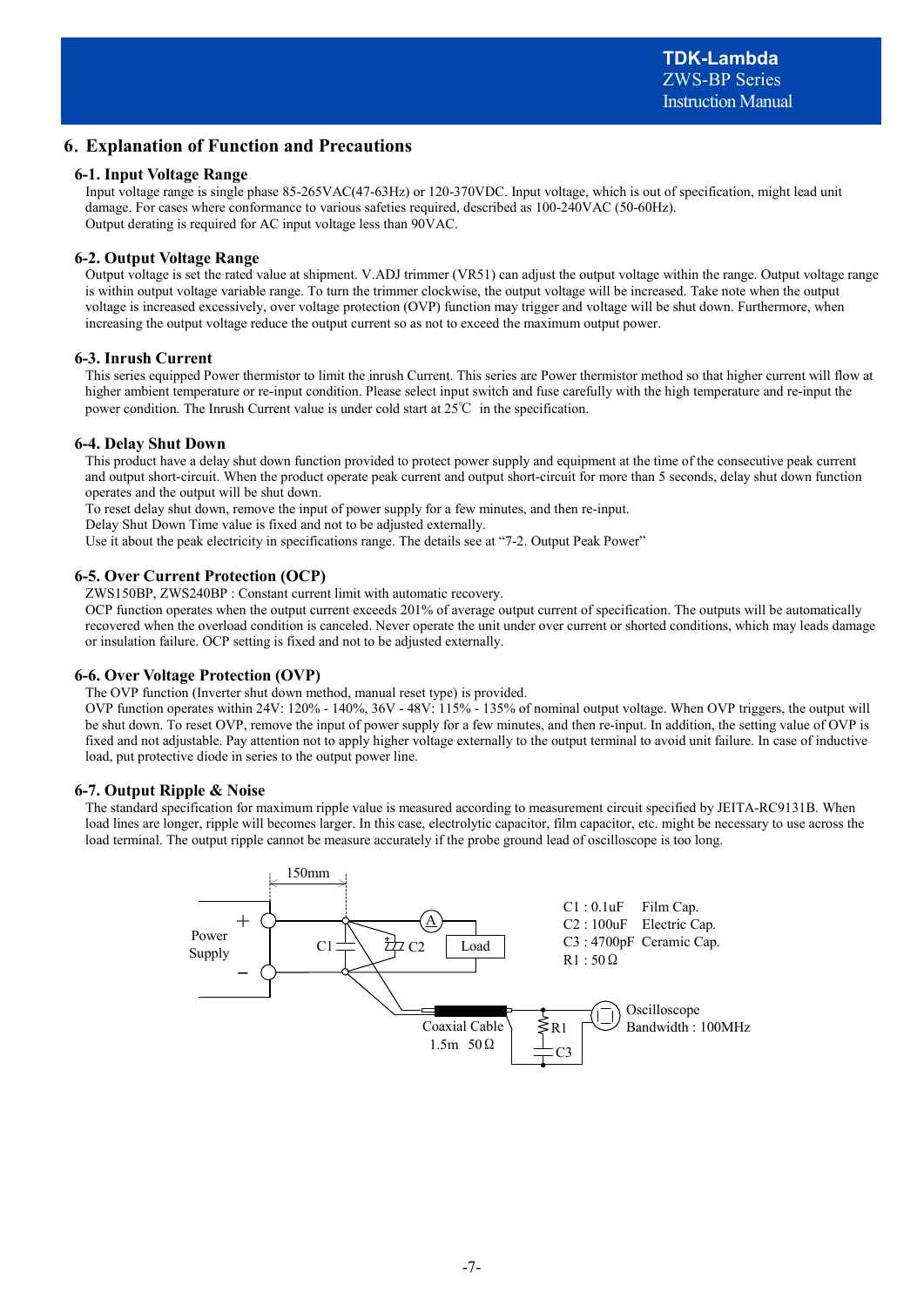### **6-8. Series Operation**

For series operation, either method (A) or (B) is possible.

### **ZWS150BP, ZWS240BP**



Note : In case of (A), Never use when one of the unit not operate, which may leads damage.

### **6-9. Parallel Operation**

For parallel operation, method (B) is possible.

### **ZWS150BP, ZWS240BP**

(A) To increase the output current is not possible.



(B) To use as Back-up Power Supply

- 1. Adjust the output voltage of each power supply to be the same. 2. Set power supply output voltage higher by the forward voltage
- drop (Vf) of diode.

Use within the specification for output voltage and output power.

0



### **6-10. Isolation Test**

Isolation resistance between Output -  $\frac{1}{\epsilon}$  is more than 100MΩat 500VDC. For safety operation, voltage setting of DC isolation tester must be done before the test. Ensure that the unit is fully discharged after the test.

Output -  $\frac{1}{2}$  : 500VDC More than 100M Ω



### **ZWS150BP, ZWS240BP ZWS150BP/R, ZWS240BP/R**

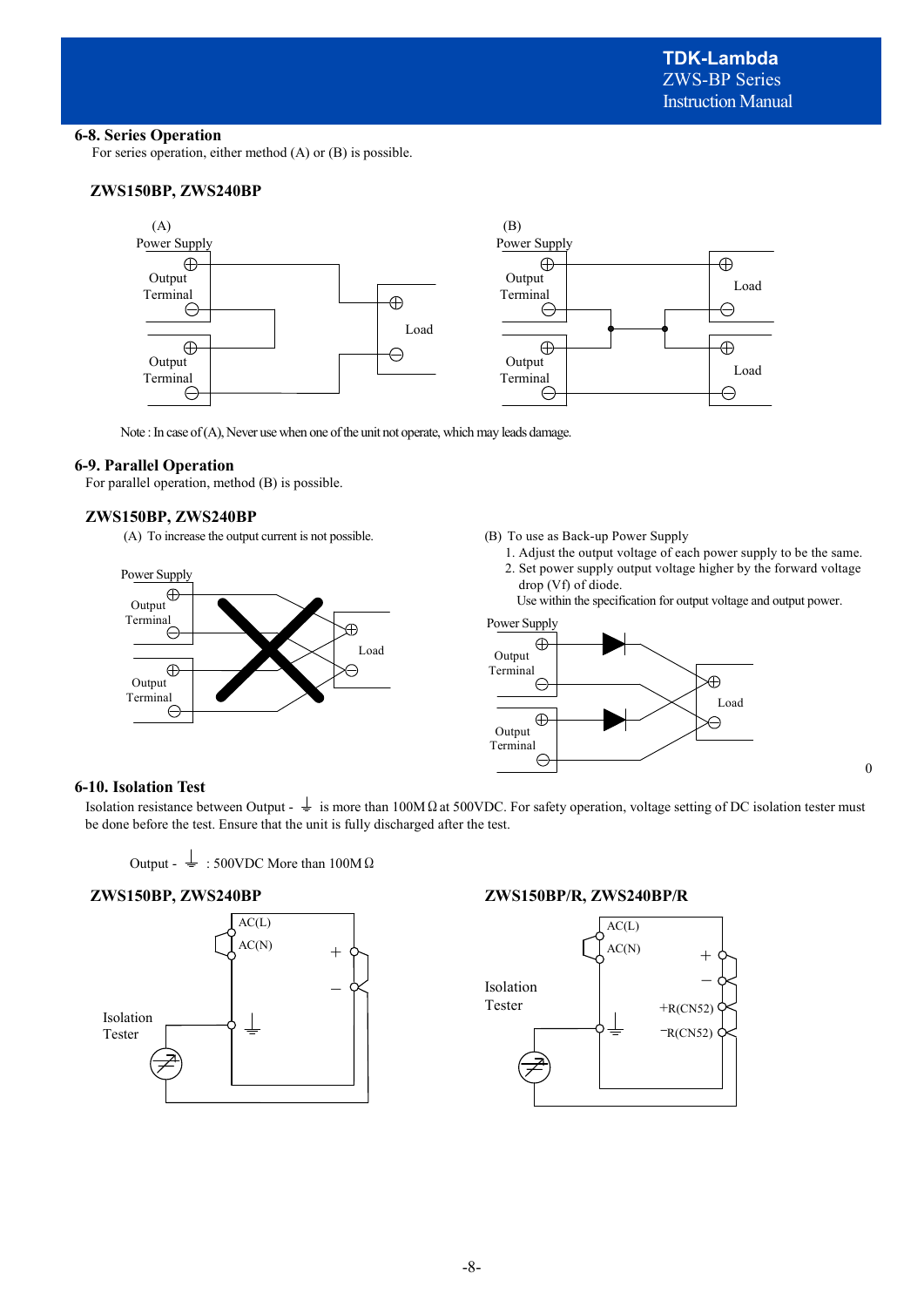# **TDK-Lambda**  ZWS-BP Series Instruction Manual

### **6-11. Withstand Voltage**

This series is designed to withstand 3.0kVAC between input and output, 2.0kVAC between input and  $\frac{1}{\epsilon}$  and 500VAC between output and each for 1 minute. When testing withstand voltage, set current limit of the withstand voltage test equipment to 10mA (output  $-\frac{1}{2}$ : 20mA). The applied voltage must be gradually increased from zero to the testing value and then gradually decreased for shut down. When timer is used, the power supply may be damaged by high impulse voltage at timer switch on and off. Connect input and output as follows.

Input - Output(Dashed line) : 3.0kVAC 1min(10mA) Input -  $\frac{1}{\epsilon}$  (Solid line) : 2.0kVAC 1min(10mA) Output -  $\frac{1}{\epsilon}$  : 500VAC 1min(20mA)





### **ZWS150BP/R, ZWS240BP/R**







Note 1 : This product have monolithic ceramic capacitor in secondary circuit to  $\frac{1}{\epsilon}$ . Some of the withstand voltage tester may generate high voltage at the matching with monolithic ceramic capacitor and may cause the unit damage. So, please check the waveform of applied voltage.

Note 2 : In case of using external noise filter, capacitance between "Input and  $\frac{1}{2}$ " might be increased. When testing withstand voltage between "Input and Output", there is a possibility exceeding withstand voltage between "Output and  $\frac{1}{2}$ " (500VAC). Please check the voltage between "Output and  $\downarrow$ ". If the voltage exceeding withstand voltage, please add external capacitor to "Output and  $\downarrow$ ". It can decrease the voltage. On the other hand, no need to check the voltage in case of "Output and  $\pm$ " is shorted.



The example of noise filter circuit that may increasing capacitance value between "Input and  $\downarrow$ "

(Capacitance value in dashed line is added.)



External capacitor adding point or short point. Even in the case of "+V and  $\frac{1}{x}$ ". There is a similar effect.

-9-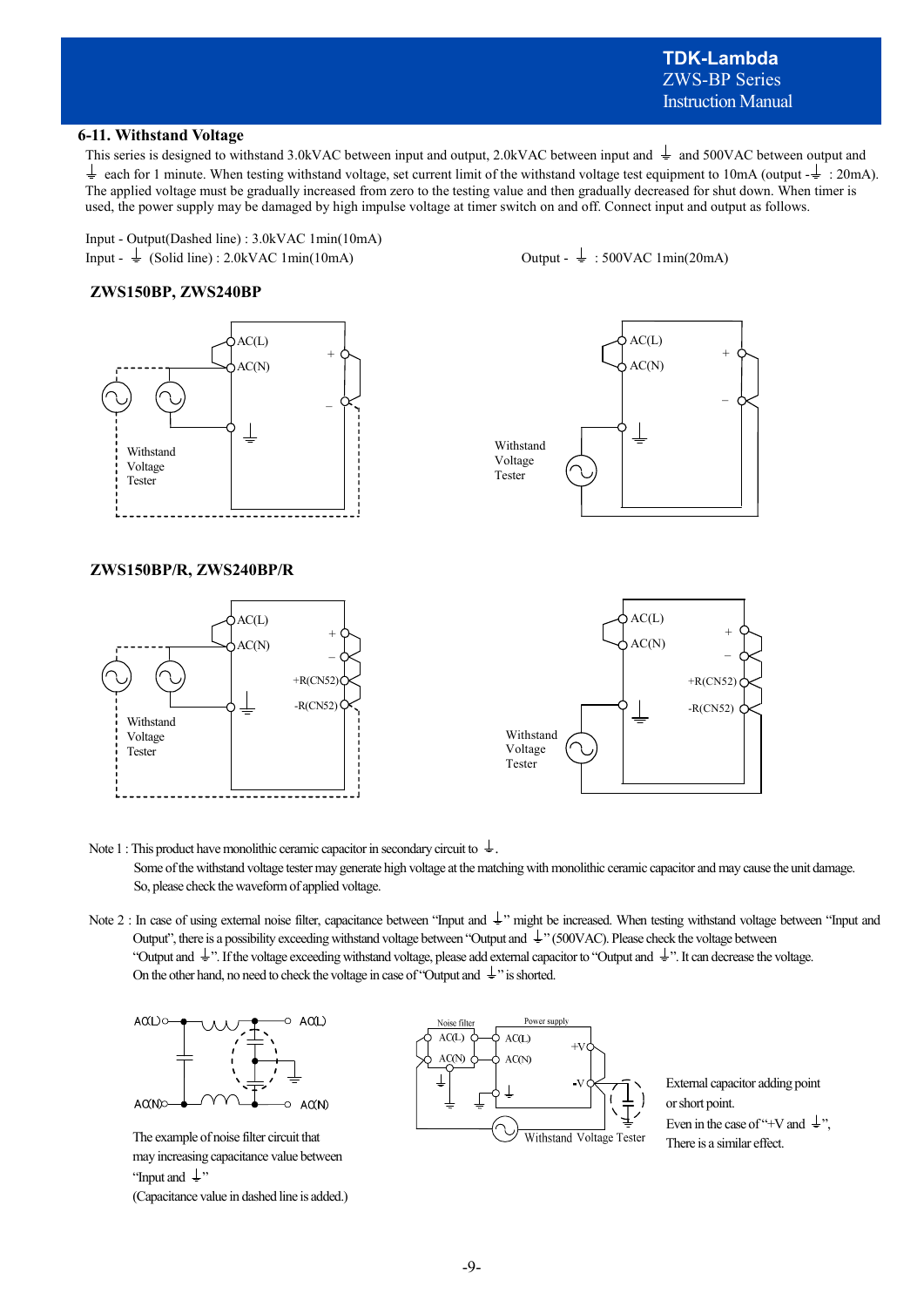### **6-12. Remote ON/OFF Control (Option model "/R")**

Remote ON/OFF control (CN52) function is available as option. ( /R).

Using this function allows the user to turn the output on and off without having to turn the AC input on and off.

It is controlled by the voltage applied to +R and –R. This circuit is in the Secondary (output) side of the power supply unit. Do not connect in the Primary (input) side. And this circuit is isolated from the Secondary (output).

The standby power in control OFF is 100VAC input: 0.15W(typ), 200VAC input: 0.5W(typ). (but the loss of the outside circuit to apply does not include it.)



| $+R \& -R$ terminal condition | <b>Output Condition</b> |
|-------------------------------|-------------------------|
| SW ON (Higher than 4.5V)      | ΩN                      |
| SW OFF (Lower than 0.8V)      | OFF                     |

| External voltage level: E | External resistance : R |
|---------------------------|-------------------------|
| $4.5 - 12.5$ VDC          | No required             |
| $12.5 - 24.5$ VDC         | $1.5k\Omega$            |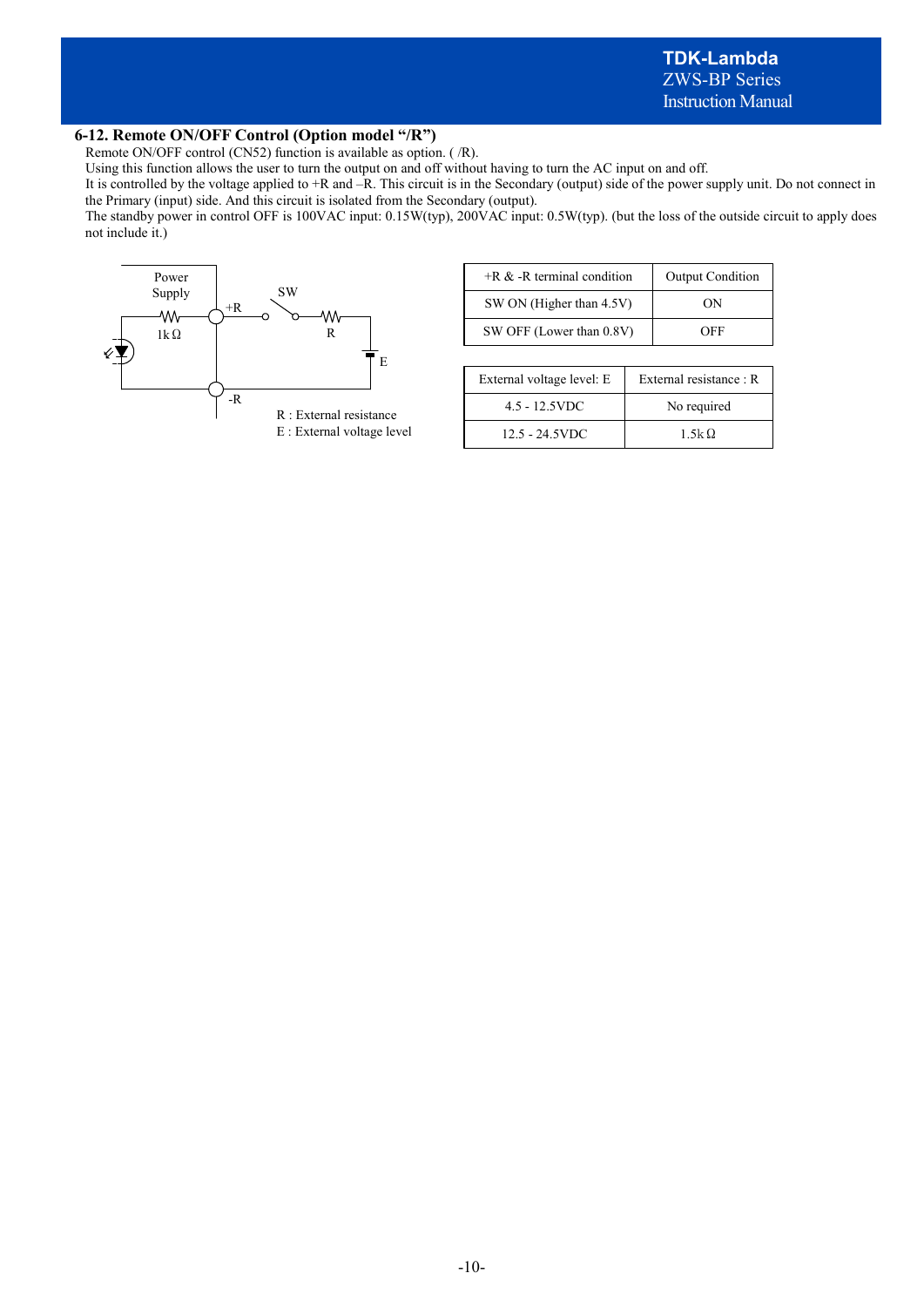# **7**.**Mounting Directions**

### **7-1. Mounting Directions.**

Recommended standard mounting method is (A). Method (B)-(F) are also possible. From an mounting method and power supply ambient temperature, use the output derating of the power supply in specifications value of standard. The details see at "7-3. Output Derating"



### **7-2. Output Peak Power**

This product must be use to satisfy (a) and (b).

Allowable peak output operating time is less than 5sec.

When the product operate peak power for more than 5 sec, the delay shut down function operates and the output will shut down. Peak output power and average output power use less than specification.

Peak output power is limited depending on Duty. The details see at (b).

The product might be damage to use beyond the limits of (a) and (b).

When using pulse load, a noise may be heard from power supply unit. Please evaluate and check before using.

### **(a) Expression of relations**

**formula about Duty** 

$$
Duty = \frac{\tau}{T} \times 100\frac{\%}{\}
$$

**formula about average output power** 



Wavg : Average output power of Specification (W) T : Period (sec)

### (b) **Peak output power vs Duty**





Wm : Average output power  $(W)$  Duty : The duty is pulse width of peak output power of one period(%)

### **ZWS150BP ZWS240BP**

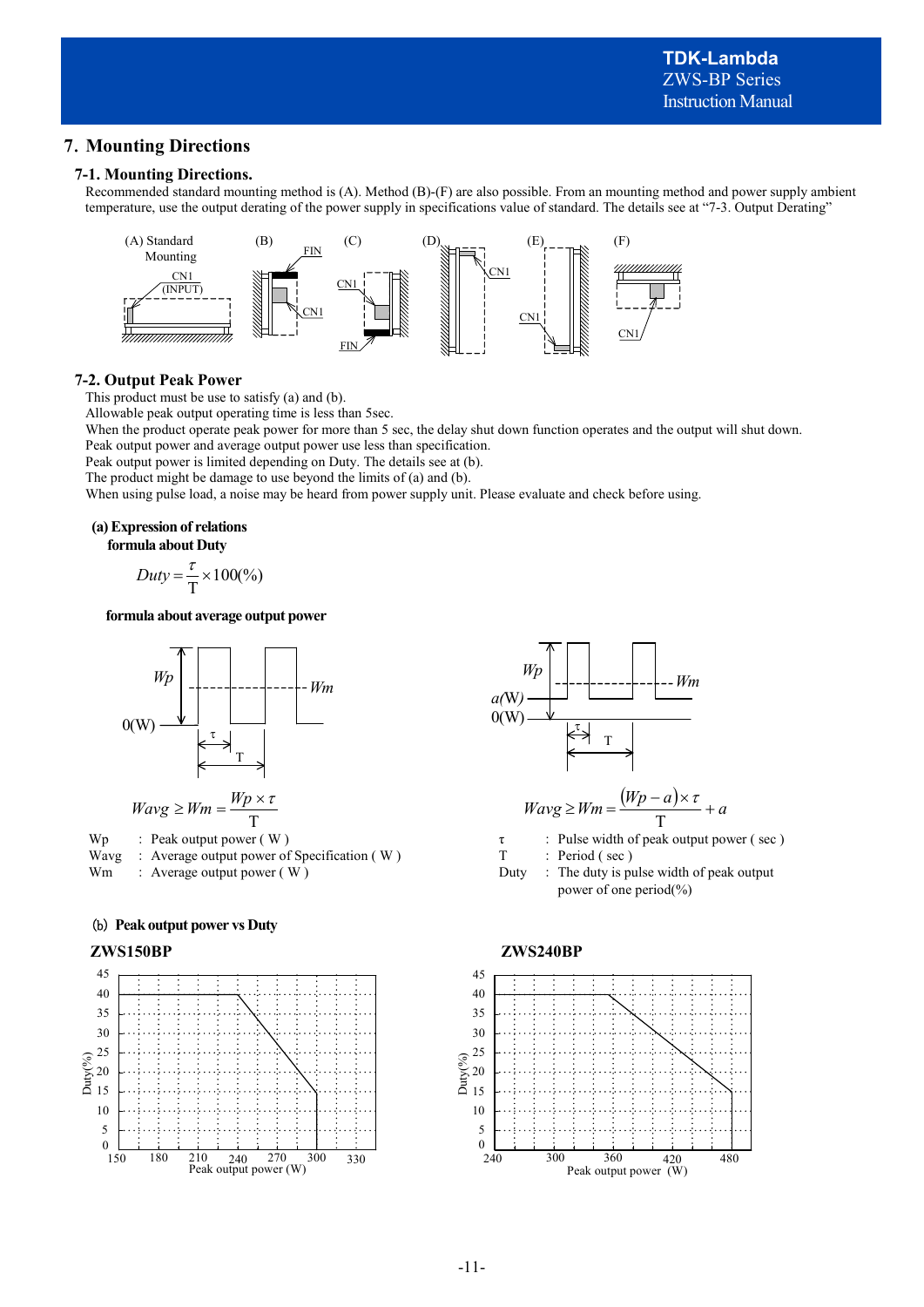**TDK-Lambda**  ZWS-BP Series Instruction Manual

### **7-3. Output Derating**

The following input voltage derating curve assumes average output load is 100%. (Peak power dose not have the derating.) ■**CONVECTION COOLING**

> Mounting (A) Mounting (B),(C),(E)



| $\cdot$         | .              | $\rightarrow$ | Mounting (D),(F) |                                |                    |
|-----------------|----------------|---------------|------------------|--------------------------------|--------------------|
|                 |                | Ta            |                  | Average Load $(\% )$           |                    |
|                 | .              | $(^{\circ}C)$ | $M$ ounting(A)   | Mounting $(B)$ , $(C)$ , $(E)$ | Mounting $(D),(F)$ |
|                 |                | $-10 - +30$   |                  | 100                            |                    |
|                 |                | $+40$         | 100              | 100                            | 80                 |
|                 |                | $+50$         | 100              | 80                             | 60                 |
| 30.<br>40<br>50 | 80<br>60<br>70 | $+60$         | 75               | 60                             | 40                 |
| Ta (°C)         |                | $+70$         | 50               | 40                             | 20                 |





Mounting (D),(F)

| Ta          | Average Load $(\% )$ |                        |                   |                  |  |
|-------------|----------------------|------------------------|-------------------|------------------|--|
| (°C)        | $M$ ounting $(A)$    | Mounting $(B)$ , $(C)$ | $M$ ounting $(E)$ | Mounting(D), (F) |  |
| $-10 - +20$ |                      |                        | 100               |                  |  |
| $+30$       | 100                  | 100                    | 100               | 82               |  |
| $+40$       | 100                  | 100                    | 78                | 64               |  |
| $+50$       | 100                  |                        | 55                | 46               |  |
| $+60$       | 65                   | 53                     | 32                | 28               |  |
| $+70$       | 30                   | 30                     | 10                | 10               |  |
|             |                      |                        |                   |                  |  |

# ■**FORCED AIR COOLING**

**ZWS150BP, ZWS240BP** 



|               | Mounting $(A) - (F)$   |  |  |
|---------------|------------------------|--|--|
| Ta            | Average Load $(\% )$   |  |  |
| $(^{\circ}C)$ | Mounting $(A)$ - $(F)$ |  |  |
| $-10 - +60$   | 100                    |  |  |
| $+70$         | 70                     |  |  |
|               |                        |  |  |
|               |                        |  |  |

| Mounting $(A) - (F)$<br>Electrolytic capacitor allowable Max temparature |
|--------------------------------------------------------------------------|
|--------------------------------------------------------------------------|

| Model    | Allowable Max temparature |                 |  |
|----------|---------------------------|-----------------|--|
|          | C7                        | C <sub>52</sub> |  |
| ZWS150BP | $85^{\circ}$ C            | $75^{\circ}$ C  |  |
| ZWS240BP | $75^{\circ}$ C            | 75°C            |  |

The entire component must be cooled. The maximum temperature of the electrolytic capacitor C7 and C52 must keep lower than "Electrolytic capacitor allowable Max temperature" in the above table. As reference, set wind velocity at 0.7m/s or 1.5m/s.At the time of a forced air cooling, average load varies according to the wind velocity. Please confirm specifications, and be careful.

### ■Average load (FORCED AIR COOLING)

|          |  | Set wind velocity |           |
|----------|--|-------------------|-----------|
| Model    |  | $0.7m$ /s         | $1.5m$ /s |
| ZWS150BP |  | 150W              | 200W      |
| ZWS240BP |  | 240W              | 300W      |

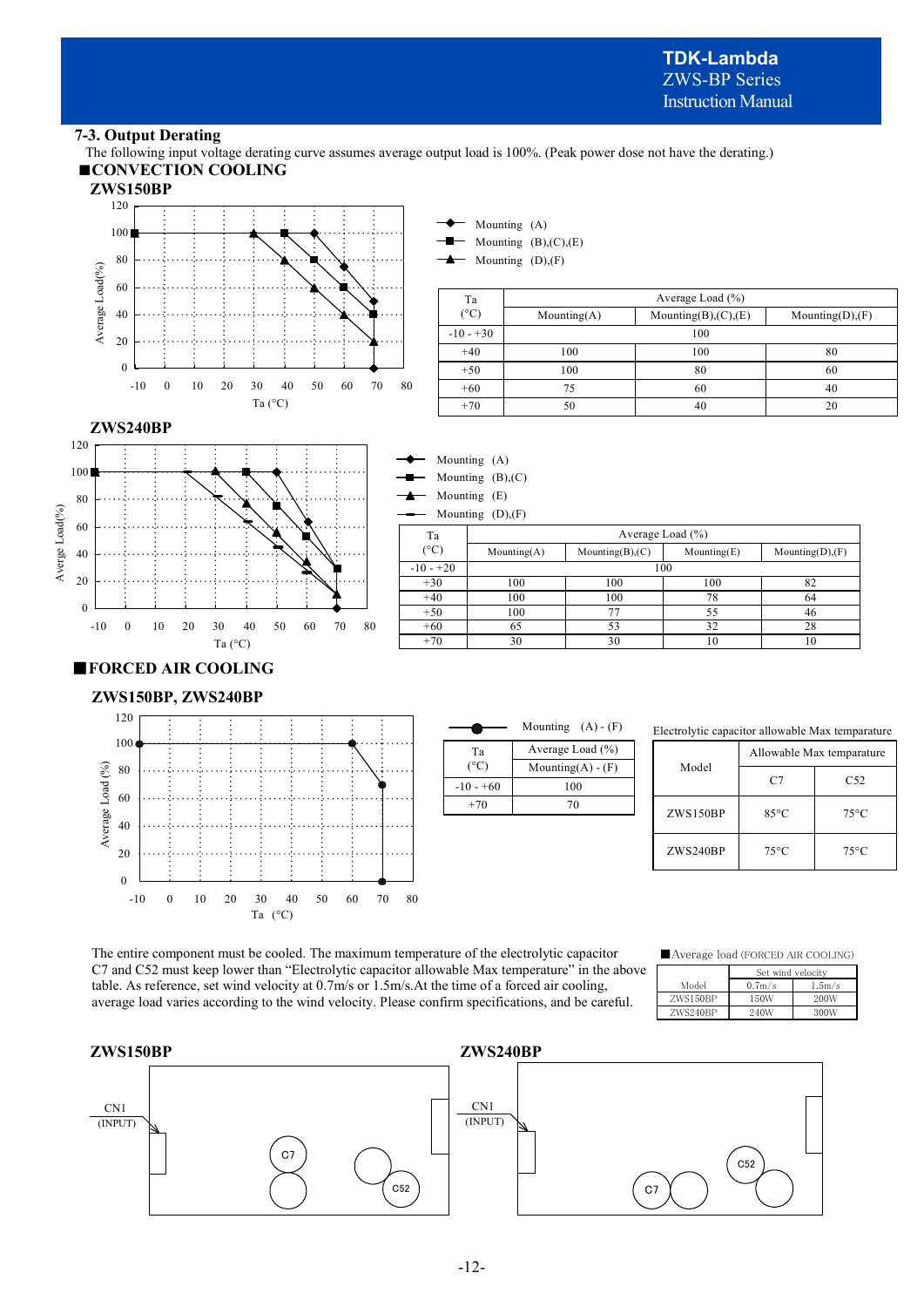**7-4. Derating curve depending on input voltage**



The following input voltage derating curve assumes average output load is 100%. (Peak power dose not have the derating.)

### **7-5. Mounting Method**

Insert the spacer (Maxφ8) of height more than 8mm to lift the unit. And use all mounting holes A for the unit installation. The vibration spec is specified under this mounting condition.

Please use mounting hole B as needed. Vibratility-resistant improves.

### ■**Mounting Holes size**

### **ZWS150BP ZWS240BP**



Allowable area by metal pieces (Solder side) is the hatched area. Refer to figure below

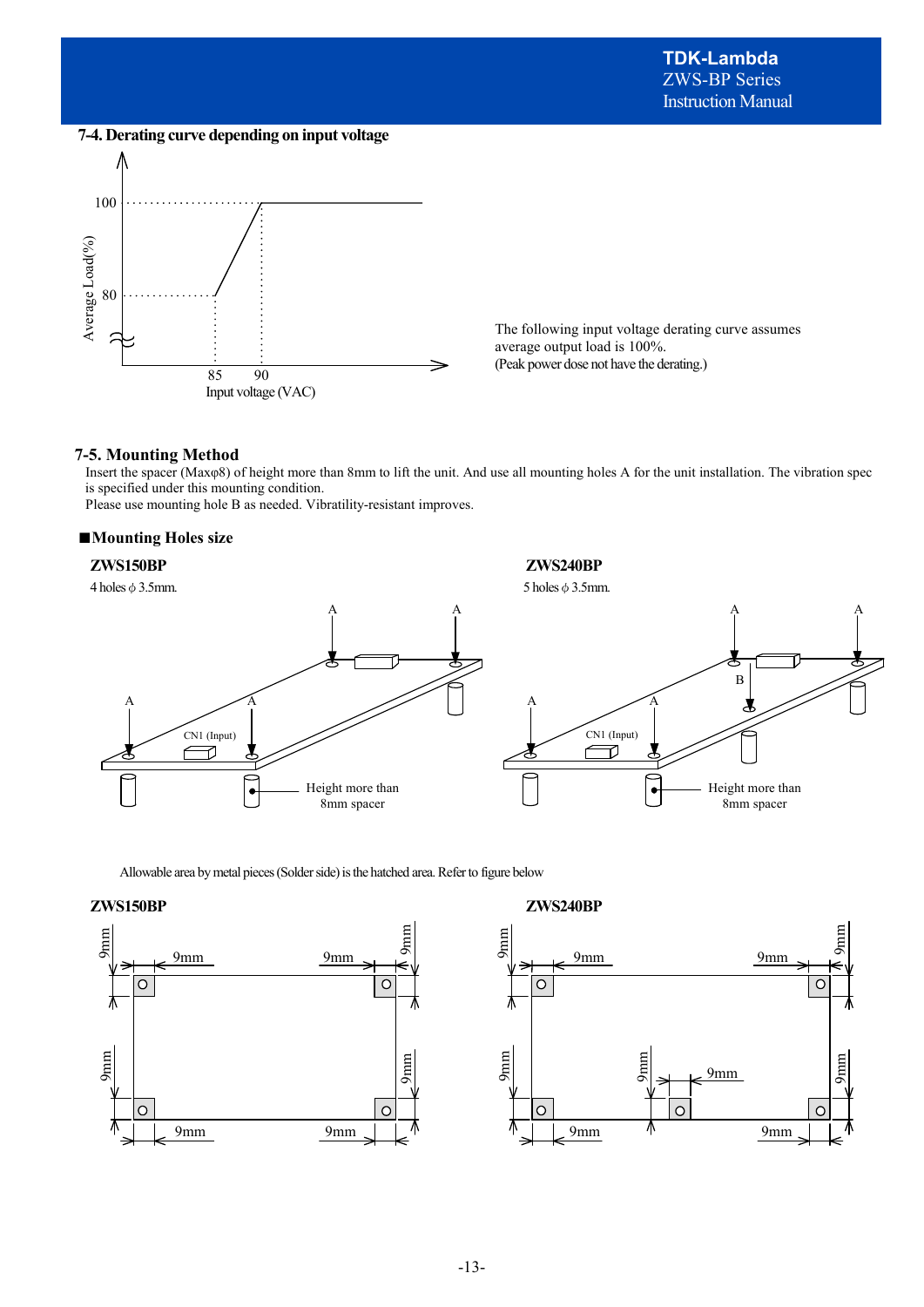### ■ **Condition to meet Isolation & Withstand Voltage standard.**

Keep 4mm space from the surfaces and sides of PCB. Especially,

8mm space is necessary from the solder surface.

If the space is not enough, the specification of isolation and

withstand will not be satisfied.

Take the space in the power supply surroundings and the upper area of components to keep enough for convection cooling.



More than 4mm

should be connected to the protective earth terminal of the equipment. Also 2 mounting holes are should be connected to the Chassis (Conductor) by metal spacer. If not, the conducted noise, radiation noise and output noise will increase.



# **8. Wiring Method**

- (1) The output load line and input line shall be separated each other and twisted individually to improve noise.
- (2) Use all lines as thick and short as possible to made lower impedance.
- (3) Noise can be reduced by attaching a capacitor to the load terminals.
- (4) For safety and EMI considerations, connect between  $\frac{1}{\pm}$  terminal of input connector and protective earth terminal firmly.

### **9. The life expectancy**

The life of the power supply depends on the life of the built-in aluminum electrolytic capacitor. The life is described in reliability data.

The life of the aluminum electrolytic capacitor varies depending on the method of mounting the power supply, the load current, and the ambient temperature. Please refer to "Electrolytic Capacitor Lifetime".

Please do not use the product which passed over the life expectancy. There is a risk of unexpected output shutdown and specifications may not be satisfied.

Please contact us for maintenance or exchange the product which passed over the life expectancy.